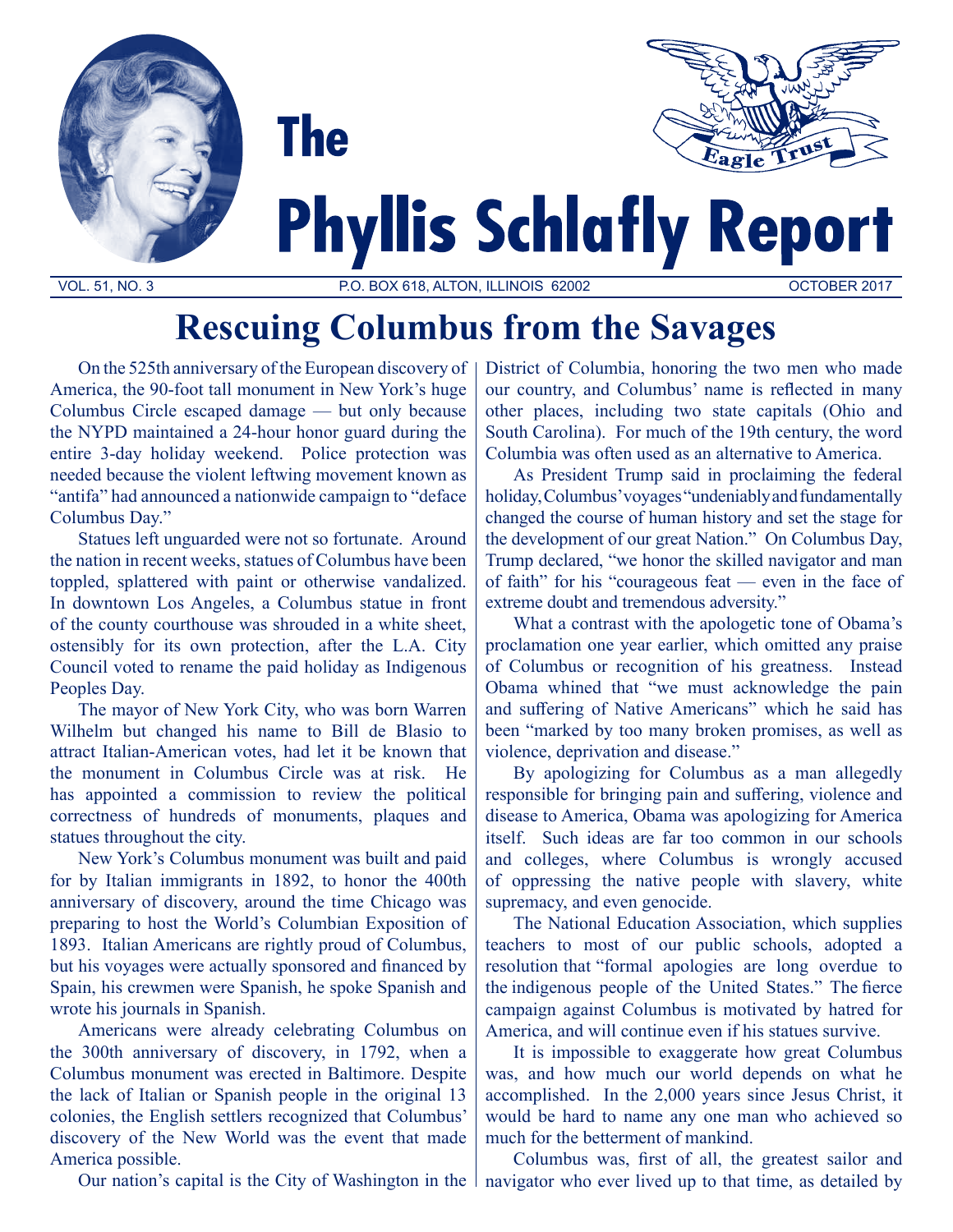the famous historian Admiral Samuel Eliot Morison, himself a sailor who recreated Columbus' voyages. Yes, a Viking named Leif Erikson apparently landed somewhere in Canada about 500 years earlier, but Erikson left no permanent settlement or any trace that he was ever here.

Yes, there were people were already living in North and South America when Columbus came. By comparison to the European explorers and settlers, however, America's native people lived in extreme poverty and brutality, lacking the skills that are necessary to build a civilized nation.

Yes, the European settlers brought new diseases such as smallpox that infected the native people (unintentionally, of course), but they were repaid in tobacco, which has caused far more deaths among Europeans. Columbus wrote about tobacco in his journal on October 15, 1492, just three days after he arrived in the West Indies.

Among the gifts that Columbus brought to America was Christianity. Evangelization of the native people was a prime motivation for Columbus and his Spanish backers. Columbus gave Christian names to places he visited, such as San Juan Bautista (St. John the Baptist), which became Puerto Rico.

## **'Where Does It Stop?'**

"Sad to see the history and culture of our great country being ripped apart with the removal of our beautiful statues and monuments," President Trump tweeted last month. "You can't change history, but you can learn from it. Robert E Lee, Stonewall Jackson – who's next, Washington, Jefferson? So foolish!"

The mob violence did not stop with Confederate generals, but quickly extended to statues of ordinary soldiers, and then to other great historical figures. Christopher Columbus was attacked with a hatchet in Detroit, Abraham Lincoln was burned in Chicago, and the recently canonized Father Junipero Serra was spray-painted with the word "murder" at Mission San Fernando, California.

In Annapolis, Maryland, a sculpture of Chief Justice Roger Taney was hoisted from its massive pedestal and hidden in an undisclosed location as payback for Taney's opinion in the 160-year-old *Dred Scott* case. In Baltimore, a Columbus monument erected in 1792 was attacked with a sledgehammer, and in New York City, the Council Speaker has demanded a review of the massive, 76-foothigh sculpture at the center of Columbus Circle.

After President Trump asked "Where does it stop?," some amateur historians responded by claiming that Robert E. Lee was a "traitor" who committed "treason" against the United States. Such comments are ignorant and wrong, for the simple reason that the 11 Confederate states that Lee fought for are now part of the United States.

The Fourteenth Amendment, which became part of the Constitution in 1868, sets forth the conditions under which the defeated Southern states were readmitted to the United States on an equal basis with all other states. Nearly all who fought for Southern independence were restored to full citizenship on an equal footing with their counterparts who fought for the Union of North and South.

A previous generation of Americans, including those who actually fought in the Civil War, debated whether to charge General Lee and other rebels as traitors. They wisely decided not to go down that road, and it's too late to revisit their decision now.

Some Republican weak sisters – the same people who timidly proposed civil unions as an alternative to gay marriage (remember how that turned out?) – have offered a compromise. Instead of destroying the offending statues, move them to museums or Confederate cemeteries.

Gentlemen may cry peace, peace, but there is no peace: even cemeteries are not safe from the mob bent on the destruction of history. In Los Angeles, an online petition forced the Hollywood Forever cemetery to remove a 92-year-old hunk of granite that marks – "lest we forget" – the nearby graves of 37 Confederate soldiers.

In Madison, Wisconsin, the leftwing mayor removed a two-foot plaque marking the graves of 140 Confederate soldiers who died in a Union prison at Camp Randall after surrendering in battle. In Boston, where over 600 Confederates were held at Fort Warren, a granite slab bearing the names of 13 who died in prison was boarded up so their names cannot be seen.

History teaches what happens when a revolution gets out of hand, and it's not pretty. When law and order are overthrown, the mob rules.

When the French Revolution reached its peak of mob violence in 1793, the revolutionaries were not satisfied with slicing off the heads of their deposed king, Louis XVI, and his wife, Marie Antoinette. They also invaded the church of St. Denis, where French kings and queens for the preceding 1,000 years had been buried under monuments and statues that marked their lives and reigns.

The mob opened more than 100 tombs and scattered the remains so that the royal bones could never again be identified and reassembled. Then they marched to Notre Dame Cathedral, where they destroyed all vestiges of Christianity and turned the sanctuary into a "temple of reason."

In our home town of Alton, Illinois, two Civil Warrelated monuments have stood for more than a century at opposite ends of town. On the east side, a flamboyant 110-foot column, topped by a winged sculpture of an angel and flanked by a pair of enormous eagles, honors Rev. Elijah P. Lovejoy, the anti-slavery newspaper publisher who died defending his printing press from a mob on Nov. 7, 1837.

On the quieter western edge of town, a simple but elegant granite obelisk, 58 feet tall, marks the final resting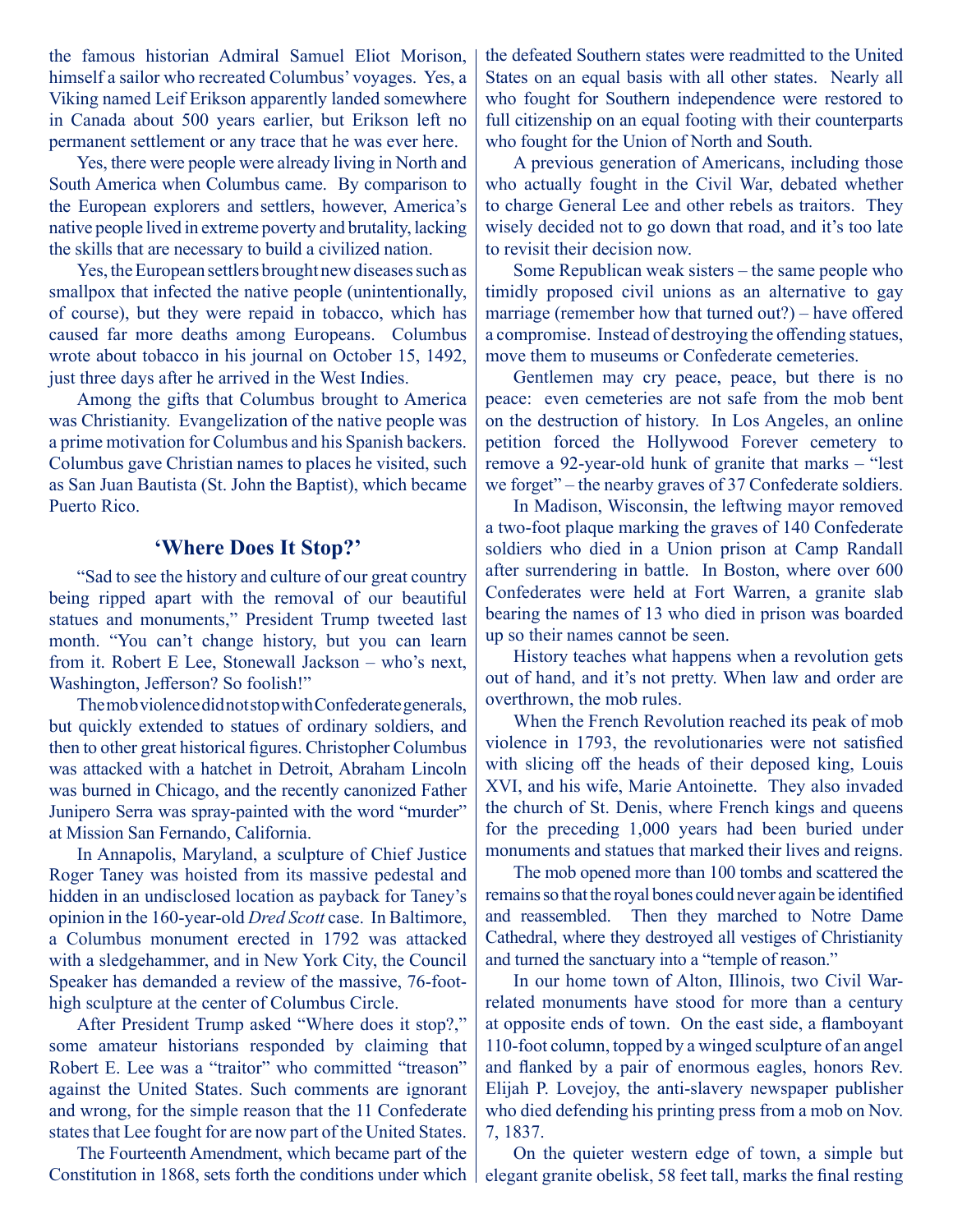place of 1,354 Confederate soldiers who died as prisoners of war in Alton's federal prison. More than 13,000 Confederate soldiers and civilians were imprisoned there under horrific conditions during the war, resulting in as many as six to 10 deaths a day.

For as long as civilization has existed, the end of life on earth has been a time to remember the dead and to reflect on what their lives meant to us who survive. It's time for the grave robbers and defilers to stand down, or if they will not, to be put down by the law. *Requiescant in pace.*

# **The DACA Debacle: "Just Stop It Now!"**

When the Democratic minority leaders of the Senate and House emerged from the White House last month, "Chuck and Nancy" claimed that President Trump had agreed to a deal that would protect so-called Dreamers from deportation. The media spin implied that Trump has a soft spot for the illegal aliens who, we're told, were brought to our country as children through no fault of their own.

But in fact no deal was reached, as the White House soon clarified. For starters, any deal for Dreamers would require inclusion of real border security provisions to which the Democrats have never been willing to agree.

Trump later told reporters that "We're not looking at citizenship" for Dreamers, and on Twitter he insisted that "CHAIN MIGRATION cannot be allowed to be part of any legislation on Immigration!" (Chain migration and a path to citizenship were included in previous versions of the Dream Act.)

The Dreamers are not children, as globalist opponents of border security pretend. Often those in favor of open borders can be heard referring to Dreamers as "kids" when they are typically adults in their 20s, or even older. As Trump has explained, "people think in terms of children but they're really young adults."

Back home in San Francisco during the Congressional recess, Nancy Pelosi held a press conference at which she intended to introduce a carefully selected group of sympathetic Dreamers. Much to her dismay, she was confronted with a mob of 60 angry aliens who feared they would not qualify for the Dreamer deal with Trump.

"You're not helping the cause," Pelosi pleaded pathetically to the mob of "undocumented youth" who shouted her down. "Just stop it now!" Pelosi declared to the liberal protesters, who can never be appeased.

In the age of Trump, Pelosi knows that any hope of a deal depends on persuading the public that a handful of sympathetic young people are typical of the millions of illegal immigrants.

"All of us or none of us," the rioters chanted for nearly an hour, as they waved signs demanding that Pelosi "FIGHT 4 ALL 11 MILLION." It was a good illustration of the entitlement mentality of illegal immigrants who think they have a right to defy our laws.

The mob scene in San Francisco should have been enough to discredit any DACA deal, but even worse was what happened the same day at the federal courthouse a few blocks away from where Pelosi was prevented from speaking. That's where the famous leftwing Harvard Law School professor, Laurence Tribe, filed a massive lawsuit against President Trump, claiming that he had no right to phase out the DACA program.

When DACA was announced in 2010 by executive action, Barack Obama insisted that it was not amnesty but merely a two-year reprieve and work permit with no guarantee of renewal. Obama's unilateral executive action had no legitimate continuing legal authority, but Tribe's lawsuit claims that it is somehow unconstitutional for Trump to discontinue the program.

There are four other lawsuits filed against Trump over DACA. A growing pattern among the opponents of Trump and the agenda on which the American people elected him is to file a lawsuit in a district court located within a Court of Appeals that consists overwhelmingly of Democraticappointed judges, as the Ninth, Fourth, Second, and D.C. Circuits do.

That strategy generally ensures a ruling against President Trump at both the district and appellate court levels. This game by the Left has continued even though the U.S. Supreme Court has repeatedly slapped down and reversed the liberal lower court rulings, and held in favor of Trump, often unanimously.

Anti-Trumpers are even filing numerous briefs challenging President Trump's pardon of Sheriff Joe Arpaio. The power of a president to pardon has traditionally been fully supported and even promoted by the political Left, and was used flagrantly by Presidents Obama and Clinton.

If that were not enough, there are multiple lawsuits challenging the prudent action by Attorney General Jeff Sessions to withhold a small amount of federal funding from cities that defy federal law by declaring themselves to be "sanctuary cities" for illegal aliens. Even though federal power is at its peak in how it spends money, a federal district court in Chicago issued an extraordinary nationwide preliminary injunction blocking the Trump Administration from implementing its plan to withhold federal taxpayer dollars from sanctuary cities.

The will of the American people is to protect our borders and to deport illegal aliens who should not be here. Crime and the burdens on entitlement programs are immense and Trump should not be blocked by the courts from taking action to defend our sovereignty.